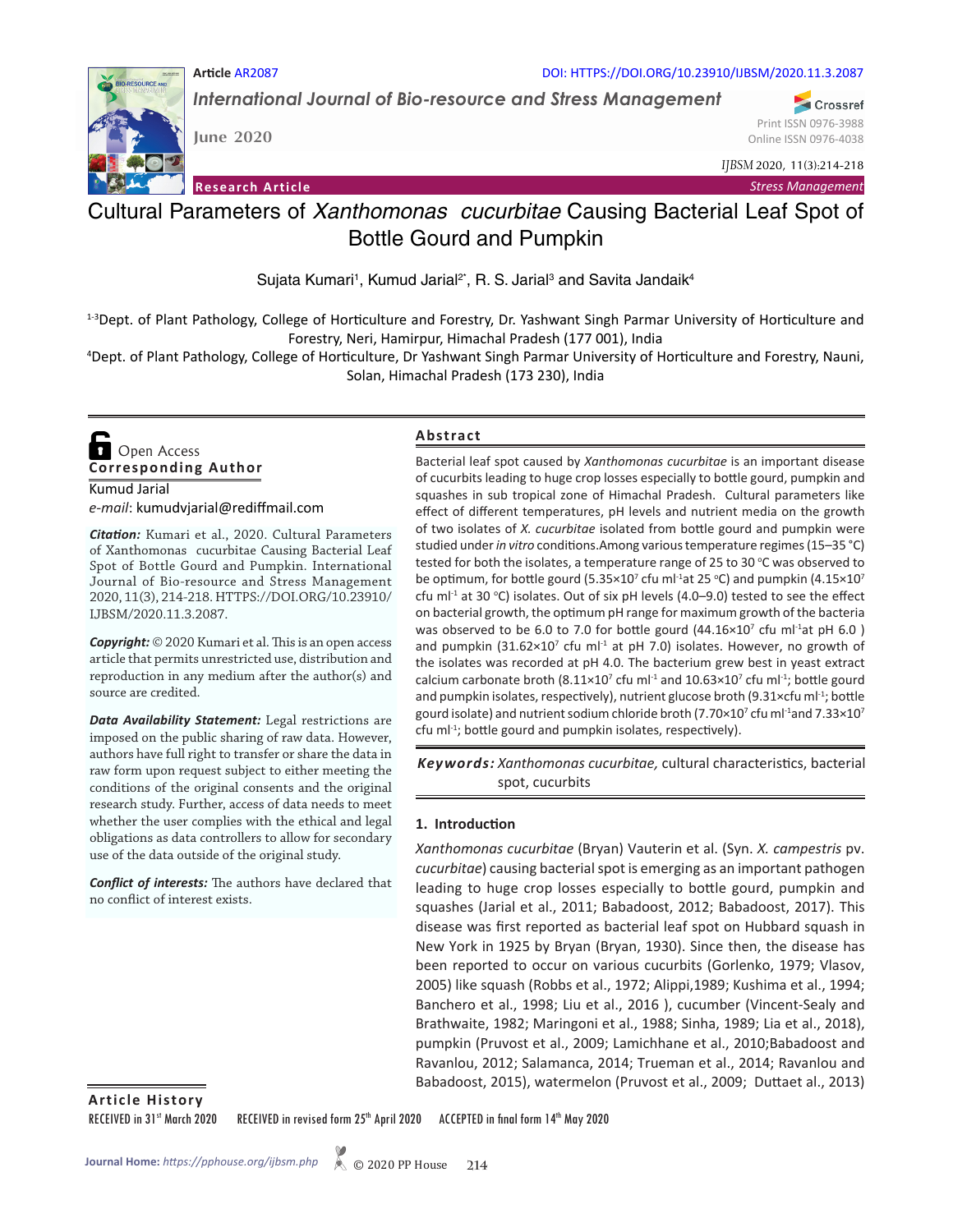and on bottle gourd (Jarial et al*.*, 2011; Jarial et al., 2015; Sharma, 2016) from different countries of world.The disease has been reported to cause significant losses in different cucurbits. According to Larazev (2009), yield losses reach more than 20% in susceptible cultivars however, the disease severity reaches up to 50-60% at fruit storage in various cucurbits. Jarial et al. (2011) reported that yield losses in bottle gourd may reach up to 20 to 70%. However, in case of pumpkin, up to 90 %losses have been reported by Salamanca (2014).

Bryan (1930) described the cultural characters of the bacterium for the first time. According to him, *X. campestris*  pv *cucurbitae* is a short, rod shaped bacterium, 0.5 to 1.3×0.45 to  $0.6 \mu$  in diameter with one polar flagellum occurring singly in pairs or in short chains. It is a Gram-negative, non acid-fast and non-spore producing bacterium. On beef agar, the colonies are round, yellow and opalescent. In general, Schaad and Stall (1988) have suggested a temperature range of 25 to 27 °C to be conducive for the growth of all the species of *Xanthomonas*. Many reports are not available in the literature regarding the cultural studies of *X. cucurbitae*. However, Zhang and Babadoost (2018) reported that the optimum temperature for colony development ranged from 24 °C to 30 °C and the maximum colony growth was observed at pH 6.5 to 7.0. Therefore, understanding of the nature of the pathogen with respect to cultural and physiological features is felt necessary and present studies were conducted with an objective to study the effect of different temperature regimes, pH levels and nutrient media on the cultural growth of *X. cucurbitae.*

## **2. Materials and Methods**

All experiments on cultural studies were conducted in the laboratory, Department of Plant Pathology, College of Horticulture and Forestry, Neri, Hamirpur, Himachal Pradesh. The treatments were designed in completely randomized block design with three replications.The statistical analysis was done by using online software OPSTAT.

#### *2.1. Isolation, purification and maintenance of the pathogen*

Infected leaves of bottle gourd and pumpkin exhibiting characteristics symptoms were brought to laboratory for isolation of the pathogen. The infected portions of the leaves were swabbed with rectified spirit followed by 1% sodium hypochlorite and washed repeatedly in sterile distilled water. Small pieces of diseased tissues were cut from the affected leaves with the help of sterilized blade.The bits were placed in sterile water drops in a sterilized Petri plate under aseptic conditions. In order to obtain the bacterial ooze, each bit was incised repeatedly with a sterile blade. Simultaneously, one drop of sterile water containing bacterial ooze was also examined under the microscope for the presence of bacterial cells. A loopful of bacterial suspension was streaked on sterilized nutrient sodium chloride agar (NSA) plates under aseptic conditions. These Petri plates were incubated at 30 °C for 72 h and observed for colony formation of the pathogen.

Typical colonies characteristic of the bacterium were picked

from the Petri plates and transferred to Petri plates containing nutrient sodium chloride agar medium by streak plate method for the purification of culture. These cultures were further purified by streak plate method on NSA slants and maintained at 4-5 °C in refrigerator for further studies. The culture was periodically sub-cultured at an interval of two weeks regularly.

# *2.2. Effect of different temperature regimes on the growth of X. cucurbitae*

Erlenmeyer flasks of 150 ml capacity each containing 50 ml of nutrient sodium chloride broth were sterilized and inoculated with 1 ml of bacterial suspension (48 h old culture of both isolates in nutrient broth) and incubated at different temperatures *viz.,* 15, 20, 25, 30 and 35 °C for 48 h. Data were recorded in terms of colony forming units per millilitre ( cfu m $I<sup>-1</sup>$ ) depicting bacterial growth. For this, the bacterial suspension thus obtained after incubation in each flask was diluted serially up to  $10^{-7}$  and pour plated on nutrient sodium chloride agar medium with 1 ml bacterial suspension and incubated at 30°C for 72 h to record the colony forming units m $l^{-1}$  ( cfu m $l^{-1}$ ).

## *2.3. Effect of different pH levels on the growth of X. cucurbitae*

The effect of different pH levels viz*.,* 4.0, 5.0, 6.0, 7.0, 8.0 and 9.0 on the growth of the bacterium (both isolates i.e. bottle gourd and pumpkin) was evaluated so as to find the optimum pH for its growth. The desired pH levels were adjusted with the help of 1N HCl or NaOH. For this, 'Erlenmeyer flasks' (150 ml capacity) containing 50 ml nutrient sodium chloride broth adjusted with different pH levels were inoculated with 1 ml bacterial suspension (48 h old culture of both isolates in nutrient broth) and incubated at the best temperature obtained in previous experiment for 48 h. Data were recorded in terms of cfu m $l^{-1}$ as mentioned under previous experiment.

# *2.4. Effect of different liquid media on the growth of X. cucurbitae*

Different nutrient liquid viz*.,* nutrient sodium chloride broth, nutrient glucose broth, yeast extract nutrient broth, yeast extract sucrose peptone broth, yeast extract dextrose calcium carbonate broth and nutrient yeast extract broth were evaluated *in vitro* by colony count to study their effect on the growth of both isolatesof *X. cucurbitae*. For this, 50 ml broth of each medium was taken in 150 ml capacity Erlenmeyer flasks and autoclaved at 15 lbs psi for 20 minutes and inoculated with 1 ml bacterial suspension taken from 48 h old culture in nutrient broth. After 72 h of incubation, the bacterial suspension thus obtained in each nutrient medium was serially diluted and pour plated as mentioned above to record the cfu ml<sup>-1</sup>.

#### **3. Results and Discussion**

The colony characteristics of both pathogen isolates were observed on NSA medium. The colonies were mucoid, circular, smooth textured and yellow in colour having diameter of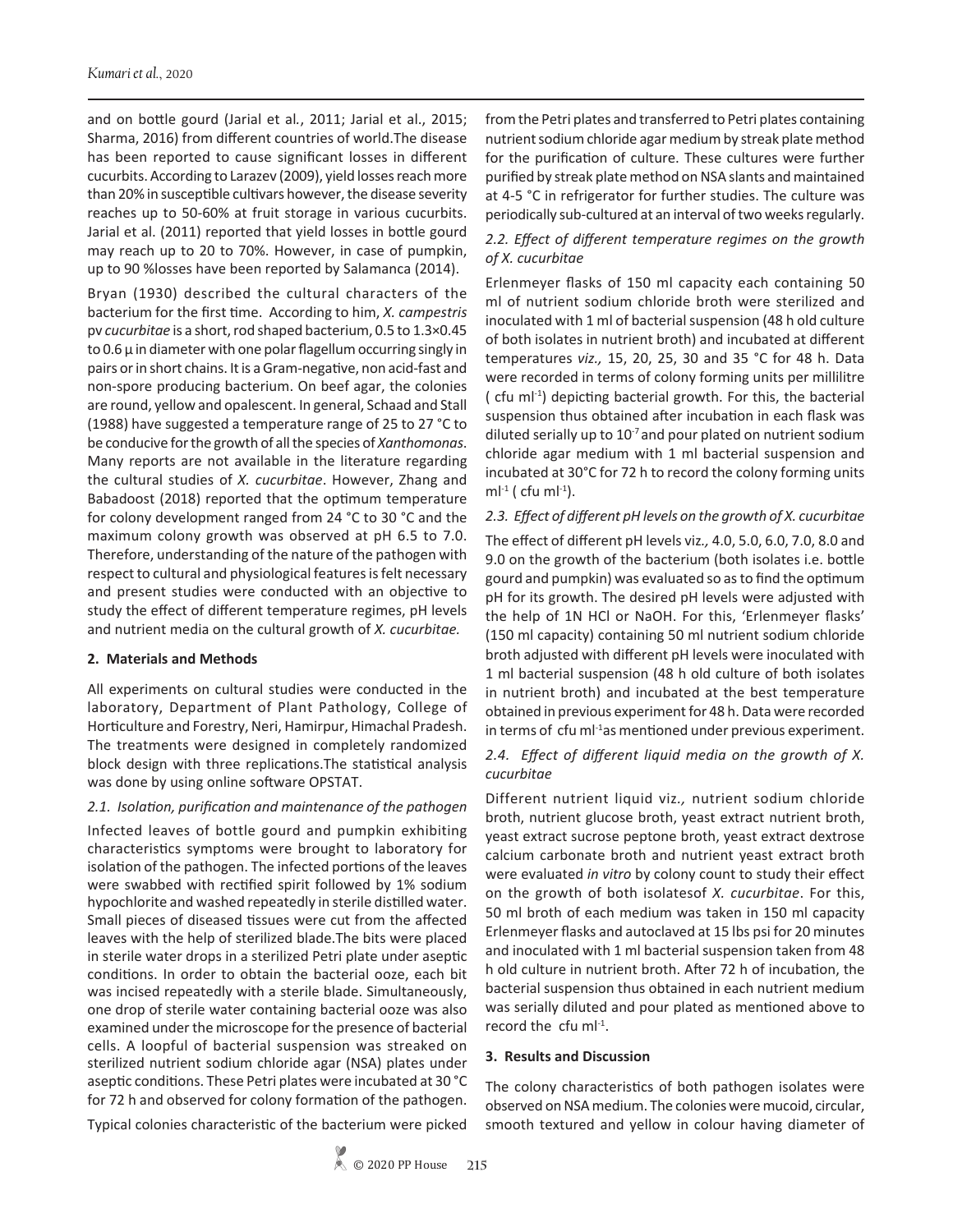about 2-4 mm.

#### *3.1. Effect of different temperature regimes on the growth of X. cucurbitae*

Among various temperature regimes ranging from 15-35 °C tested for both isolates (Table 1), maximum growth (5.35×107 cfu ml-1) of bottle gourd isolate was recorded at 25 °C which was significantly higher than the remaining temperature treatments followed by growth at 30  $^{\circ}$ C (3.80×10<sup>7</sup> cfu ml<sup>-1</sup>). The growth of bottle gourd isolate at temperatures 20 °C (2.31×10<sup>7</sup> cfu ml<sup>-1</sup>), 15 °C (2.18×10<sup>7</sup> cfu/ml) and 35 °C (1.63×10<sup>7</sup>  $c$ fu m $I<sup>-1</sup>$ ) was found to be statistically at par with each other.

| Table 1: Effect of different temperature regimes on the |  |
|---------------------------------------------------------|--|
| growth of Xanthomonas cucurbitae                        |  |

| Temperature (°C)        | Growth of bacterial isolates<br>$(x10^7 \text{ cft} \text{ ml}^{-1})$ |                   |
|-------------------------|-----------------------------------------------------------------------|-------------------|
|                         | Bottle gourd                                                          | Pumpkin           |
| 15                      | 2.18 <sup>c</sup>                                                     | 2.15 <sup>c</sup> |
| 20                      | 2.31c                                                                 | $3.71^{b}$        |
| 25                      | $5.35^{\circ}$                                                        | $4.15^{b}$        |
| 30                      | 3.80 <sup>b</sup>                                                     | 4.68 <sup>a</sup> |
| 35                      | 1.63 <sup>c</sup>                                                     | 2.25 <sup>c</sup> |
| CD $(p=0.05)$           | 0.85                                                                  | 0.51              |
| <b>SEm</b> <sup>+</sup> | 0.26                                                                  | 0.16              |

In case of pumpkin isolate, data indicate that significantly maximum growth of the bacterium was recorded at 30 °C (4.68 $\times$ 10<sup>7</sup> cfu ml<sup>-1</sup>) followed by growth at 25 °C (4.15 $\times$ 10<sup>7</sup> cfu/ml) which was statistically at par with the growth at 20 °C (3.71×10<sup>7</sup> cfu ml<sup>-1</sup>). Minimum growth of the bacterium was recorded at  $15^{\circ}$ C (2.15×10<sup>7</sup> cfu ml<sup>-1</sup>) which was statistically at par with the growth recorded at 35  $^{\circ}$ C (2.25×10<sup>7</sup> cfu ml<sup>-1</sup>). Thus, temperatures of 25 and 30 °C were found to be optimum for the growth of bottle gourd and pumpkin isolates, respectively.

The results of temperature studies of *X. cucurbitae* obtained in present investigations were in accordance with Babadoost and Zitter (2009) and Zhang and Babadoost (2018) who reported that optimum temperature for the growth of *X. cucurbitae*  ranged from 24 to 30 °C. The present investigations are further supported by Maji and Nath (2015) and Suresh et al. (2013) who reported that 30 °C is optimum temperature for the growth of *Xanthomonas* species.

## *3.2. Effect of different pH levels on the growth of X. cucurbitae*

The pathogen grew to a variable extent at all pH levels tested except pH 4.0 at which no growth of the pathogen was observed. In case of bottle gourd isolate, maximum growth  $(44.16\times10^{7}$  cfu ml<sup>-1</sup>) of the pathogen was recorded at pH 6.0 which was significantly higher than the growth at remaining pH levels tested followed by growth at pH 7.0 (36.15×10<sup>7</sup> cfu ml<sup>-1</sup>), 5.0 (25.33×10<sup>7</sup> cfu ml<sup>-1</sup>), 8.0 (6.80×10<sup>7</sup> cfu ml<sup>-1</sup>) and 9.0

## $(4.16\times10^{7}$  cfu ml<sup>-1</sup>).

In case of pumpkin isolate, significantly maximum growth  $(31.62\times10^7 \text{ cftm})^{-1}$  of the pathogen was recorded at pH level 7.0 followed by pH 6.0  $(27.03 \times 10^7 \text{ cftt/ml})$  and pH 5.0  $(19.40 \times 10^{7}$  cfu ml<sup>-1</sup>). However, significantly minimum growth of the test pathogen was recorded at pH 9.0  $(2.50 \times 10^7 \text{ c}$ fu ml<sup>-1</sup>) followed by that at pH 8.0 (5.53 $\times$ 10<sup>7</sup> cfu ml<sup>-1</sup>) (Table 2).

|                        | Table 2: Effect of different pH levels on the growth of |
|------------------------|---------------------------------------------------------|
| Xanthomonas cucurbitae |                                                         |

| рH     | Growth of bacterial isolates ( $\times 10^7$ cfu ml <sup>-1</sup> ) |         |  |
|--------|---------------------------------------------------------------------|---------|--|
|        | Bottle gourd                                                        | Pumpkin |  |
| 4.0    | 0.00f                                                               | 0.00f   |  |
|        | (1.00)                                                              | (1.00)  |  |
| 5.0    | 25.33c                                                              | 19.40c  |  |
|        | (5.13)                                                              | (4.51)  |  |
| 6.0    | 44.16a                                                              | 27.03b  |  |
|        | (6.71)                                                              | (5.29)  |  |
| 7.0    | 36.15b                                                              | 31.62a  |  |
|        | (6.09)                                                              | (5.70)  |  |
| 8.0    | 6.80d                                                               | 5.53d   |  |
|        | (2.71)                                                              | (2.55)  |  |
| 9.0    | 4.16e                                                               | 2.50e   |  |
|        | (2.26)                                                              | (1.86)  |  |
| CD0.05 | 0.33                                                                | 0.35    |  |
| SEm±   | 0.10                                                                | 0.11    |  |

Figures in parentheses are square root transformed values

During present studies, pH levels 6.0 and 7.0 were found to be best whereas nogrowth of the pathogen was recorded at pH 4.0.These results were in accordance with Zhang and Babadoost (2018) who reported that optimum pH level for the growth of *Xanthomonas cucurbitae* ranged from 6.5 to 7.0 whereas, no growth was recorded at pH below 4.5. During the course of study, it was also observed that with the increase in pH level above 7.0, there was a decrease in the bacterial growth. These findings are supported by the findings of Suresh et al. (2013) who obtained maximum growth of *X. oryzae* pv *oryzae* at pH 7.0 and observed a decrease in growth of the bacterium with the increase in pH level of the medium.

#### *3.3. Effect of different liquid mediaon the growth of X. cucurbitae*

Among the six liquid media studied (Table 3) for the growth of pathogen, maximum growth of bottle gourd isolate was supported by nutrient glucose broth  $(9.31 \times 10^{7}$ cfu ml<sup>-1</sup>) followed by yeast extract dextrose CaCO<sub>3</sub> broth  $(8.11 \times 10^7)$  $cfu$  m $l^{-1}$ ) and minimum growth of the bacterium was found in yeast extract nutrient broth  $(3.65\times10^7 \text{ c}$ fu ml<sup>-1</sup>). However in case of pumpkin isolate, maximum growth of the bacterium was supported by yeast extract dextrose  $CaCO<sub>3</sub>$  broth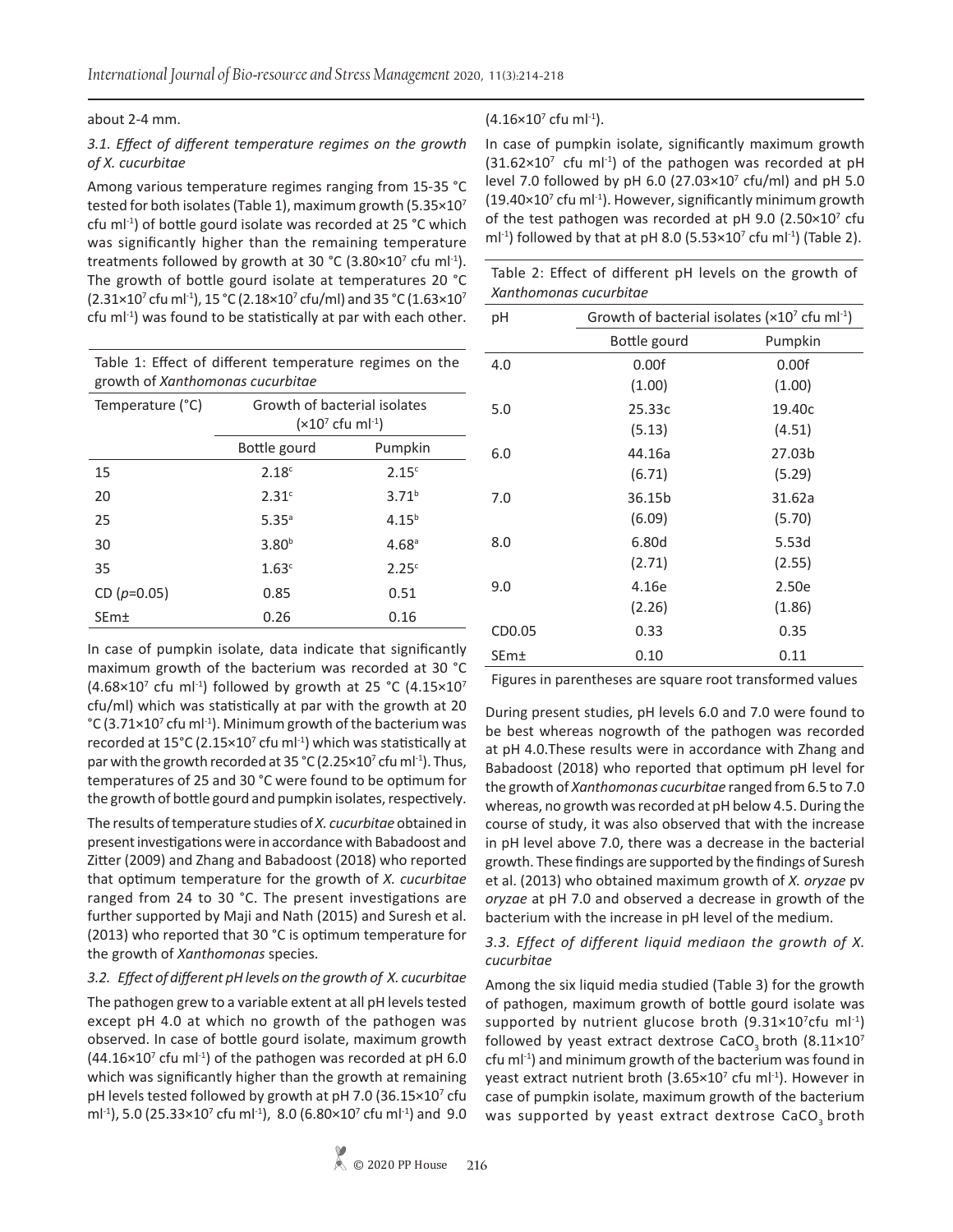Table 3: Effect of different liquid media on the growth of *Xanthomonas cucurbitae*

| Liquid media                                   | Growth of bacterial<br>isolates<br>$(x10^7 \text{ cft} \text{ ml}^{-1})$ |                    |
|------------------------------------------------|--------------------------------------------------------------------------|--------------------|
|                                                | <b>Bottle</b><br>Pumpkin                                                 |                    |
|                                                | gourd                                                                    |                    |
| Nutrient sodium chloride broth                 | 7.70b                                                                    | 7.33cd             |
| Nutrient glucose broth                         | 9.31a                                                                    | 7.93 <sub>bc</sub> |
| Yeast extract sucrose peptone broth            | 5.30c                                                                    | 8.71 <sub>b</sub>  |
| Nutrient yeast extract broth                   | 6.13c                                                                    | 6.08d              |
| Yeast extract dextrose CaCO <sub>2</sub> broth | 8.11ab                                                                   | 10.63a             |
| Yeast extract nutrient broth                   | 3.65d                                                                    | 4.98e              |
| CD $(p=0.05)$                                  | 1.27                                                                     | 1.35               |
| <b>SEm</b> <sup>+</sup>                        | 0.40                                                                     | 0.43               |

 $(10.63 \times 10^{7}$ cfu ml<sup>-1</sup>) followed by nutrient sucrose peptone broth (8.71×10<sup>7</sup>cfu/ml) and nutrient glucose broth whereas, minimum growth was supported by yeast extract nutrient broth (4.98×10<sup>7</sup> cfu/ml).

Growth of both the isolates was well supported by yeast extract dextrose CaCO<sub>3</sub> broth as well as nutrient glucose broth while, yeast extract nutrient broth was least supportive for the growth of both the isolates of *X. cucurbitae* under study. As there are no reports in the literature regarding the effect of different nutrient media on the growth of *X. cucurbitae*, so these results cannot be compared with. However, many of the workers have used yeast extract dextrose CaCO $_{\tiny 3}$  agar medium for studying the cultural characteristics of *X. cucurbitae* (Lamichhaneet al*.*, 2010; Babadoost and Ravanlou, 2012; Dutta et al., 2013 and Liu et al*.*, 2016). Also, Jarial and Shyam (2004) while working on *X. campestris* pv *campestris* recorded a moderate growth of the bacterium on yeast extract dextrose calcium carbonate broth as well as nutrient glucose broth and minimum growth on yeast extract nutrient broth medium.

## **4. Conclusion**

The colonies of isolates of *Xanthomonas cucurbitae* infecting bottle gourd and pumpkin were mucoid, circular, smooth textured and yellow in colour with 2-4 mm diameter. Temperatures of 25 and 30 °C and pH levels of 6.0 and 7.0were found to be optimum for the growth of bottle gourd and pumpkin isolates, respectively. Growth of both the isolates was well supported by yeast extract dextrose CaCO<sub>3</sub> broth as well as nutrient glucose broth.

## **5. References**

Alippi, A.M., 1989. Characterization of *Xanthomonas campestris* pv. *cucurbitae* causal agent of bacterial leaf spot of squash. Rivista Argentina de Microbiologica

21(1), 15−19.

- Babadoost, M., 2012. Report on plant disease. Department of Crop Sciences, University of Illinois at Urbana – Campaign.
- Babadoost, M., 2017.Bacterial spot (*Xanthomonas cucurbitae*): An emerging disease of cucurbits. 2<sup>nd</sup> International Conference on Plant Science & Physiology w.e.f June 26- 27, 2017 at Bangkok, Thailand.Journal of Plant Pathology and Microbiology 8, 5. DOI: 10.4172/2157-7471-C1-004
- Babadoost, M., Ravanlou, A., 2012. Outbreak of Bacterial Spot (*Xanthomonas cucurbitae*) in Pumpkin Fields in Illinois. Plant Disease 96, 1222.
- Babadoost, M., Zitter, T.A., 2009. Fruit rots of pumpkin: a serious threat to the pumpkin industry. Plant Disease 93(8), 772−782.
- Banchero, M., Gonzalez P., Silvera, E., Mondino, P., Gepp, V., 1998. Leaf spot of squash (*Cucurbita* sp.) caused by *Xanthomonas campestris* pv. *cucurbitae* in Uruguay. Agrociencia (Montevideo) 2(1), 134−137.
- Bryan, M.K., 1930. Bacterial leaf spot of squash. Journal of Agricultural Research 40(4), 385−391.
- Dutta, B., Gitaitis R.D., Lewis, K.J., Langston, D.B., 2013. A new report of *Xanthomonas cucurbitae* causing bacterial leaf spot of watermelon in Georgia, USA. Plant Disease 97, 556.
- Gorlenko, M.V., 1979. Bacterioses of cucurbits.In: Bacterial diseases of plants (VD Izrail.Skii (ed.). Moscow, Kolos. 161-171 (in Russian).
- Jarial, K., Dogra, B.S., Mandradia, R.K., Kumar, S., Sharma, D., Gupta, A.K., 2011. Investigations on a new bacterial disease of bottle gourd in sub-tropical zone of Himachal Pradesh. Plant Disease Research 26(1), 68−75.
- Jarial, K., Jarial, R.S., Sharma, D., Kumar, S., Dogra, B.S., 2015. Strategy for the management of bacterial spot of bottle gourd caused by *Xanthomonas cucurbitae* under low hill conditions of Himachal Pradesh. International Journal of Bio-resource and stress Management 6(6),744−748.
- Jarial, K., Shyam, K.R., 2004. Black rot of cauliflower in relation to meteorological factors.Asian Journal of Microbiology, Biotechnology and Environmental Sciences 6, 113−117.
- Kushima, Y., Tamura, I., Soubara, N., Tsuno, K., 1994. Bacterial leaf spot on fruit of squash in greenhouse. Proceedings of Association of Plant Protection of Kyushu 40, 62−64.
- Lamichhane, J.R, Varvaro, L., Balestra, G.M., 2010. Bacterial leaf spot caused by *Xanthomonas cucurbitae* reported on pumpkin in Nepal. New Disease Reports 22, 20.
- Larazev, A.M., 2009. Diseases: *Xanthomonas campestris* pv. *cucurbitae* (Bryan) Dye-bacterial leaf spot of cucurbits. In: 2003-2009 Project entitled Interactive agricultural ecological Atlas of Russia and neighbouring countries: economic plants and their diseases, pests and weeds. Available at http://www.agroatlas.ru.
- Lia, R.S., Md. Ali, R., Md. Jahan, S., Akter, A., Mst. Sumi, S.E., Md. Hasan, F., Acharjee, U.K., Md. Islam, A., Sikdar,